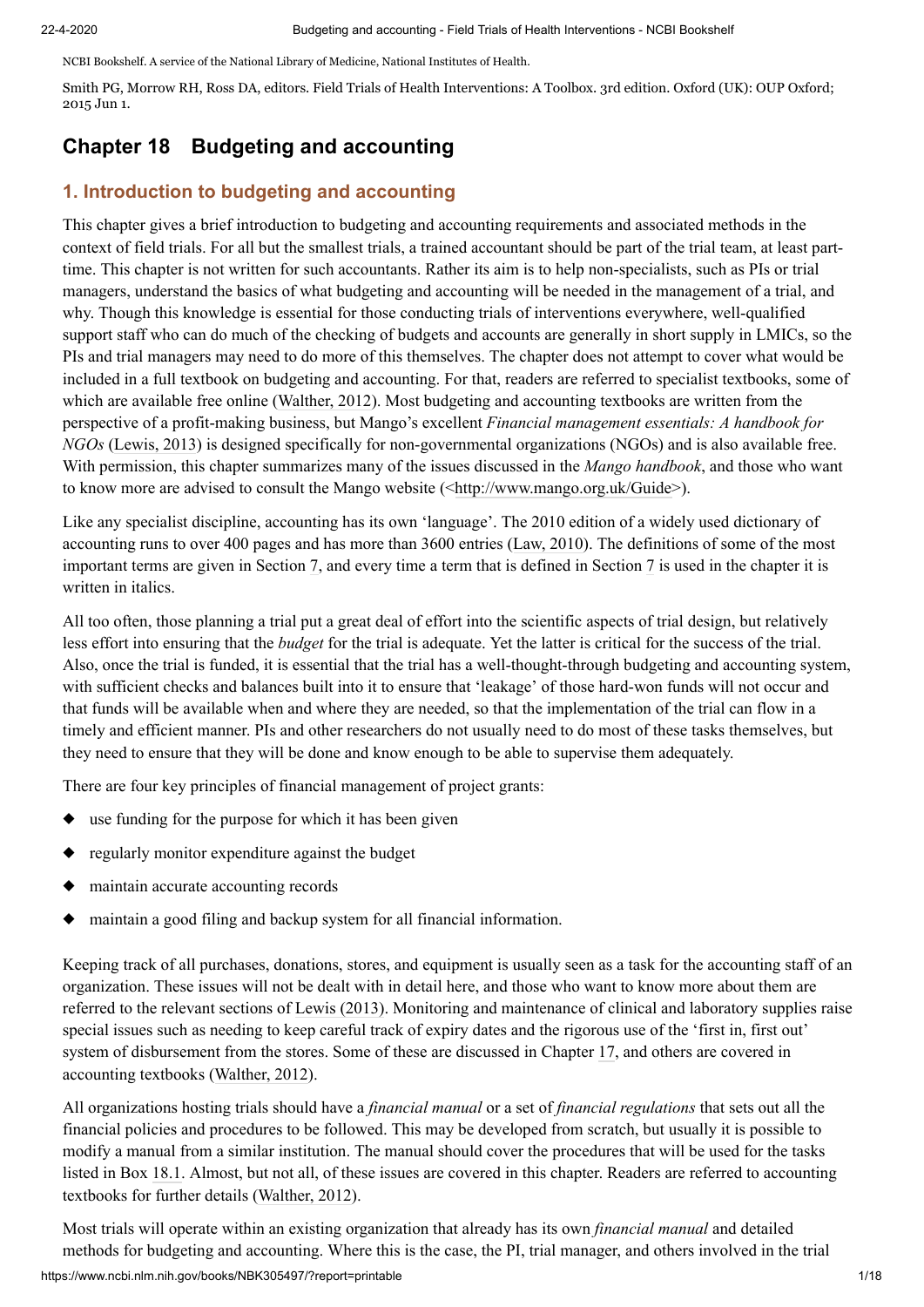should obtain a copy of these and make sure that they know the procedures and that they will provide all the information and necessary financial checks and balances. Occasionally, a trial will need to set up its own procedures, either because there is no pre-existing local organization involved in the trial or because the trial will need to be run from a new remote office. Here, the PI should seek professional help to set up suitable financial systems but should know enough to ensure that the results meet the standards of good financial practice. The rest of this chapter gives a brief introduction to what these should include.

In this chapter, the focus is on the costs of conducting an intervention trial. In Chapter [19](https://www.ncbi.nlm.nih.gov/books/n/wt525646/chapter-19/), the focus is on the costs of the intervention itself, as they would be when the intervention is implemented in a public health programme. The time horizon for the research is generally well circumscribed, whereas that for provision of an intervention in a public health system is usually open-ended. This chapter is written from the perspective of accountants, whereas Chapter [19](https://www.ncbi.nlm.nih.gov/books/n/wt525646/chapter-19/) leans more towards that of economists.

# **2. Budgeting**

The trial *budget* should be prepared as part of the trial planning process and be used throughout the trial as a monitoring tool. Usually, the budget will need to be prepared as part of the grant application. The potential funder will usually have specific instructions for presentation of the budget, but the norm is to have a detailed *budget* and a *budget* justification as an annex to the application. In some cases, a summary *budget* may also be required within the main body of the application.

The costing of research is often an aspect of proposal development that gives inexperienced investigators considerable difficulty, and getting it wrong can have serious consequences. Overestimating the required budget will be viewed poorly by the reviewers and the funding agency and may lead to the proposal being rejected, while under-budgeting may result in resources being exhausted before the study is completed. Some funding agencies may be sympathetic to requests for supplementary funding if there are good reasons, for example, greater than expected inflation or unexpected currency devaluation, but are less sympathetic when investigators have not properly anticipated costs while preparing the original proposal.

It is difficult to give firm guidelines of what may or may not be included in the trial budget. Funding agencies often give specific guidelines. The important points to bear in mind are first that all costs should be justified, in terms of project needs, and second, if it is not asked for, it is unlikely to be given! The essential characteristics of budgets are that they should be:

- ◆ *reasonable*. The costs shown should be appropriate for the purposes for which they will be used
- ◆ *well-researched*. Actual costs in the past provide a good guide for anticipating future costs for the same or similar equipment or procedures. Several independent quotations (three is the usual minimum) should be obtained for major items of equipment to ensure that the costs quoted represent the best value for money
- ◆ *detailed*. All significant costs should be given in detail. 'Fuel and servicing of vehicles \$10 000' is inadequate! Even if the funding agency does not require the detail, the appropriate calculations should be done, in order to be able to arrive at an accurate final figure
- ◆ *well-justified and explained*. The necessity for each cost should be given. A good general rule is to justify all costs!

Most sponsors of research have specific forms for the *budget,* and they will usually specify what kinds of costs they will and will not cover. For example, some funders expect the institution in which the applicants are based to cover local telephone and postage costs and office accommodation and supplies, or to get the funds for these from the project's *indirect costs* (also called *overheads*) (see Section [2.2.7\)](#page-3-0), while others are happy for these to be included in the *direct costs*. If it is not ruled out by the funder's guidelines, it is best to include as much as possible in the *direct costs*.

A common approach to categorizing costs is to separate them into *capital* and *recurrent* costs (Box [18.2](https://www.ncbi.nlm.nih.gov/books/NBK305497/box/chapter-18-boxedMatter-2/?report=objectonly)).

Budgets for recurrent costs are usually done each year, whereas planning and budgeting for buildings, vehicles, and large equipment are often done for a 3- or 5-year period. It is critically important, however, to plan for the recurrent costs that will be required to maintain and use buildings, vehicles, and equipment. Generally, capital costs are discounted over the expected lifespan of the equipment or building and depreciated with use over time.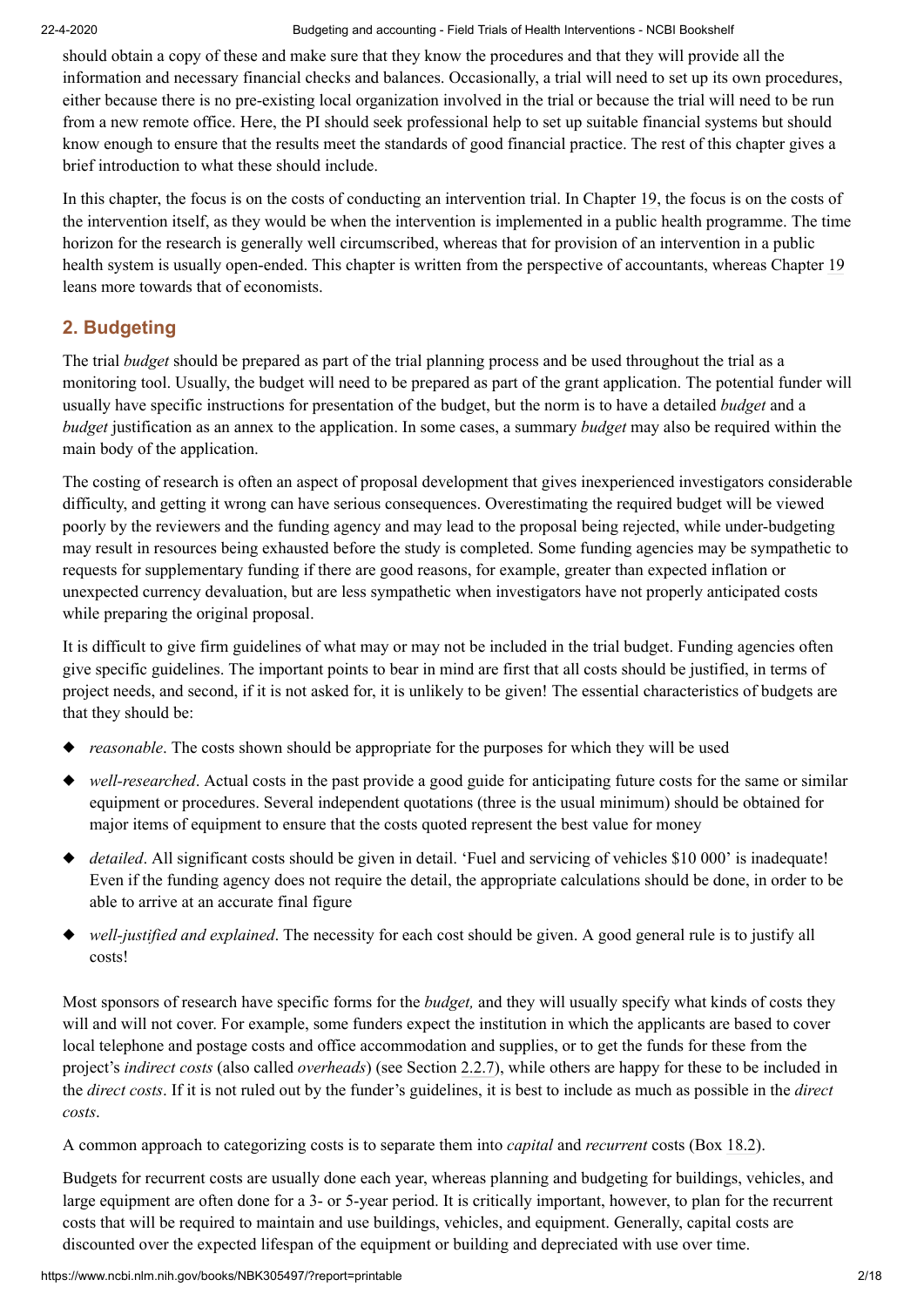# **2.1. Capital costs**

The purchase, construction, alteration, or renovation of a building is rarely needed for a single field trial, but, if this is required, the amount required would be included as a *capital cost* in the budget.

List each item of equipment required separately, and justify the need for each item. Sometimes, it might be possible to share equipment with another project in the same institution or a neighbouring institution, especially if the equipment is very expensive such as vehicles or major items of laboratory equipment. Estimates for the cost of equipment should be obtained from manufacturers or suppliers and should include shipping and associated insurance costs. Maintenance agreement costs should be included under 'other expenses'. *Depreciation* of equipment must be allowed for, but there are wide variations in what is allowed by funders. Purchase of vehicles is often one of the major equipment costs in a large field trial. If a new vehicle is requested, reasons should be given why any existing vehicles cannot be used. In some places, it may be possible to rent a vehicle commercially, so the costs of rental should be compared with the costs of purchase, and any proposals for purchase should be justified on this basis. Even with a new vehicle, there will be costs to add for fuel, lubricants, servicing, and maintenance, with the maintenance costs increasing with vehicle age. These should be budgeted under recurrent costs.

# **2.2. Recurrent costs**

### **2.2.1. Personnel**

Give details of the names (where known), positions, and roles of personnel to be engaged on the project. Indicate the proportion of time that each person, including the PI, will devote to the project, and calculate the salary cost on a pro rata basis. Estimates should be made separately for each year of the study and should include provision for annual increases in salary, where appropriate. Some grant agencies will not contribute to the salary of the PI but will still expect to know what proportion of their time will be spent on the project. Appropriate amounts should be added to cover staff benefits such as the employer's pension contributions, staff health insurance, cost of living allowances, and housing and leave allowances. Internationally recruited staff usually receive specific additional benefits such as travel costs from their normal country of residence to the project site and back for themselves and their dependants. Staff benefits and allowances may be a considerable proportion (often 25%, sometimes more) of the total gross salary costs to the project. If staff will need to be recruited, or might need to be replaced if they leave before the end of the trial, make an allowance for their recruitment costs.

### **2.2.2. Consultant or technical advisor costs**

Sometimes, it is appropriate to buy in the time of a consultant or technical advisor, rather than hiring them as staff. The grant application should specify the number of days that will be spent on the project by each consultant, together with their daily rate of remuneration and any associated costs such as travel and per diems. The funding agency may have guidelines for the rates of remuneration that they are willing to pay for consultants to a project. The specific contribution that any consultant will make to the project must be justified.

### **2.2.3. Supplies**

Supplies should be itemized in separate categories (for example, stationery and office supplies, communications (such as Internet, postage, phone calls), fuel and lubricants, laboratory supplies) and should be justified in terms of the needs of the project (for example, numbers of each laboratory test to be performed). If the trial requires the use of experimental animals, the PI should seek specific advice in advance on whether the funder will allow this and the specific information they will need in the proposal.

### **2.2.4. Travel and per diems**

Specify the destination of each trip, the number of persons, the mode of transport, and the basis for the costs (most funders will only pay economy air fares). Justification should be given for all travel. Funders have different rules about travel to conferences (some do not allow any, while others allow one or more attendance per year).

Per diem (overnight allowance) costs may be a significant proportion of the budget in field trials, and the rates paid should be based on existing practice of the research institution. These costs should be justified for each member of the project staff to whom they will be paid, in terms of the necessity for spending the specified number of days away from the home institution.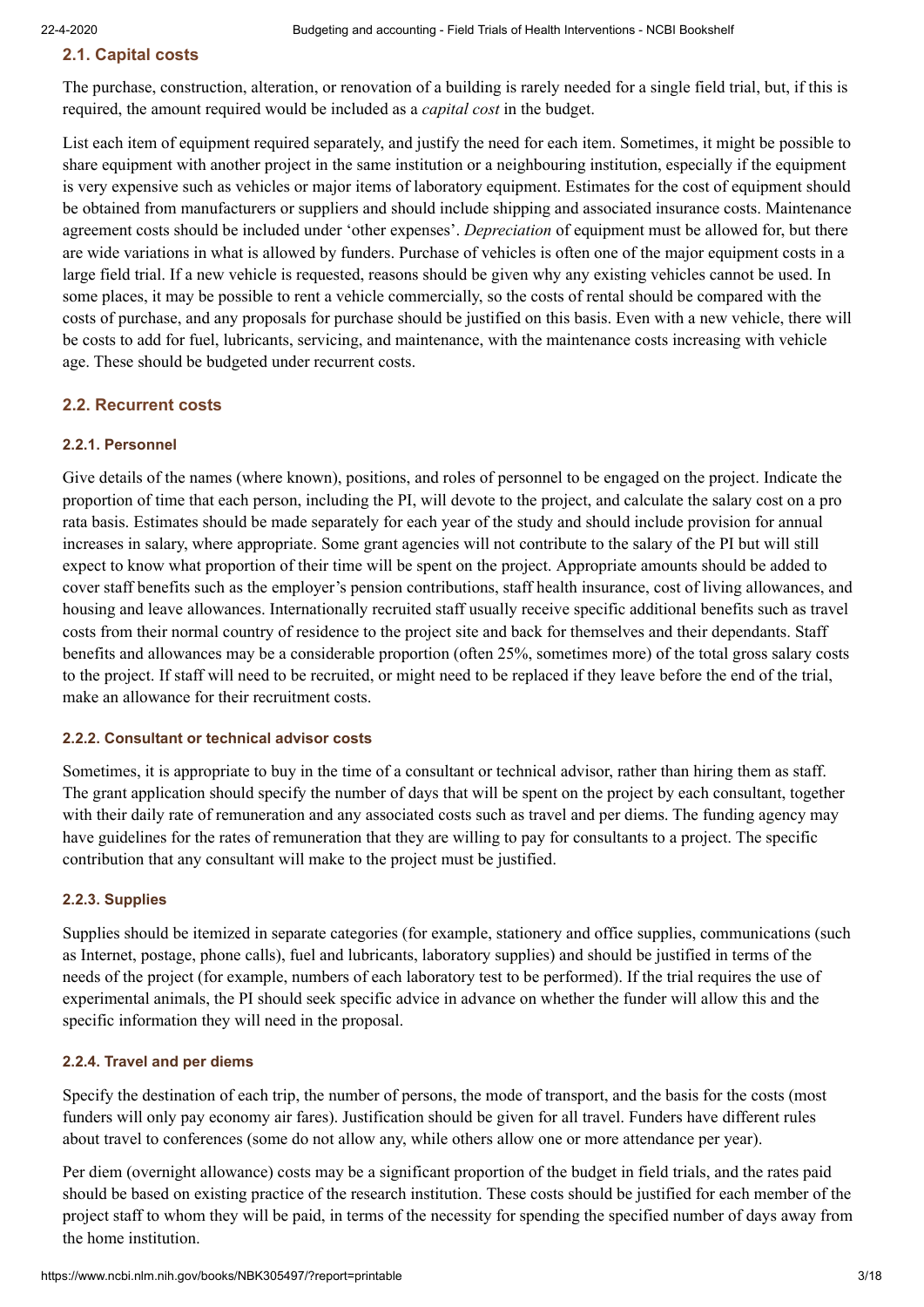#### <span id="page-3-1"></span>**2.2.5. Patient care and participant costs**

There are often patient care costs that may be incurred in a trial that are not directly related to the trial intervention. A frequent concern in field trials in LMICs is provision of adequate health care to those in the trial and the degree to which the research project should be responsible for these (see also Chapter [6](https://www.ncbi.nlm.nih.gov/books/n/wt525646/chapter-6/), Section [3.4](#page-6-0) concerning medical and other care offered to participants in a trial).

Reimbursement to participants in a trial for travel or loss of earnings should usually be listed under 'other expenses', but some funders suggest these are put under patient care costs or in a special section.

#### **2.2.6. Other expenses**

This section should contain items such as rentals and leases, equipment maintenance (service contracts, repairs), computer charges (if there is not a separate claim for purchase of computers under 'equipment'), publication costs, fees for services related to the project (for example, library searches), office supplies, postage and telecommunication charges (telephone, telex, fax, e-mail), and possible patient care costs (see Section [2.2.5\)](#page-3-1).

For trials of drugs and vaccines and some other interventions, it is strongly advised to include indemnity insurance costs, i.e. insurance for claims against the sponsor for damage that might be done to participants in a trial through the trial procedures.

Not all costs listed above may be allowed by a funding agency, but, if in doubt, it is better to include them in the application (even though the agency may subsequently disallow them!).

#### <span id="page-3-0"></span>**2.2.7. Indirect costs (institutional overheads)**

There are 'hidden' costs associated with all research. Someone must administer the grant, pay salaries, order supplies, supply heat or air conditioning and light to offices, supply the offices themselves, have them cleaned and maintained, provide security, etc. These costs, called *indirect costs* or 'institutional *overheads*', may be substantial. Such costs may amount to between 20% and 90% or more of the direct costs of the research project, depending on exactly what is included in the direct costs. These *indirect costs* should be added on to the *direct costs* of the research when a grant is submitted to a funding agency. Many institutions in LMICs have been lax about claiming such costs, with the result that scarce core institutional budgets have effectively subsidized specific research projects.

Some funding agencies refuse payment of *overheads* (for example, most United Nations (UN) agencies and charitable foundations), while others will pay them in their own country, but not outside (for example, US Public Health Service). Often, it is possible to directly budget for many of these items (to be listed in the direct costs as rental of office space, cost of utilities, administrative staff support, cost of library searches, etc.), and it is usually advantageous to do so.

It is common for an investigator to underestimate, rather than overestimate, the final costs of a trial, especially if it lasts several years. Though some funders may accept requests for an additional allocation when increases in costs could not reasonably have been foreseen, even this cannot be guaranteed, let alone if something has been forgotten or underestimated in the costing. Whenever possible, avoid cutting corners on a budget in order to fit it to a pre-specified total amount, as underfunding may result in many stressful months in trying to conduct the trial on an insufficient budget. It may be better either to not apply for the grant or to rethink the trial question and design, rather than knowingly under-budgeting the trial from the start.

# **3. Accounting**

All money that is received and spent for the trial must be accounted for in a way that is both truthful and transparent, so it can be checked by an outsider (an 'auditor').

Accounts can either be maintained on an *accruals* or a cash basis. In the *accruals* method, *income* and *expenditure* are attributed to the month they are 'incurred'. For example, an item of equipment may be acquired during February, and so the expenditure for that equipment has been incurred in February, even if the *invoice* is not received and/or the payment made until April. Under the *accruals* accounting method, the cost would be accounted for in February, whereas, under the cash accounting method, it would be accounted for in April, i.e. when the invoice is paid. Some funders require one or the other method, while many leave it up to the grant holder. Clearly, a mixture of both methods should never be used within a single set of accounts.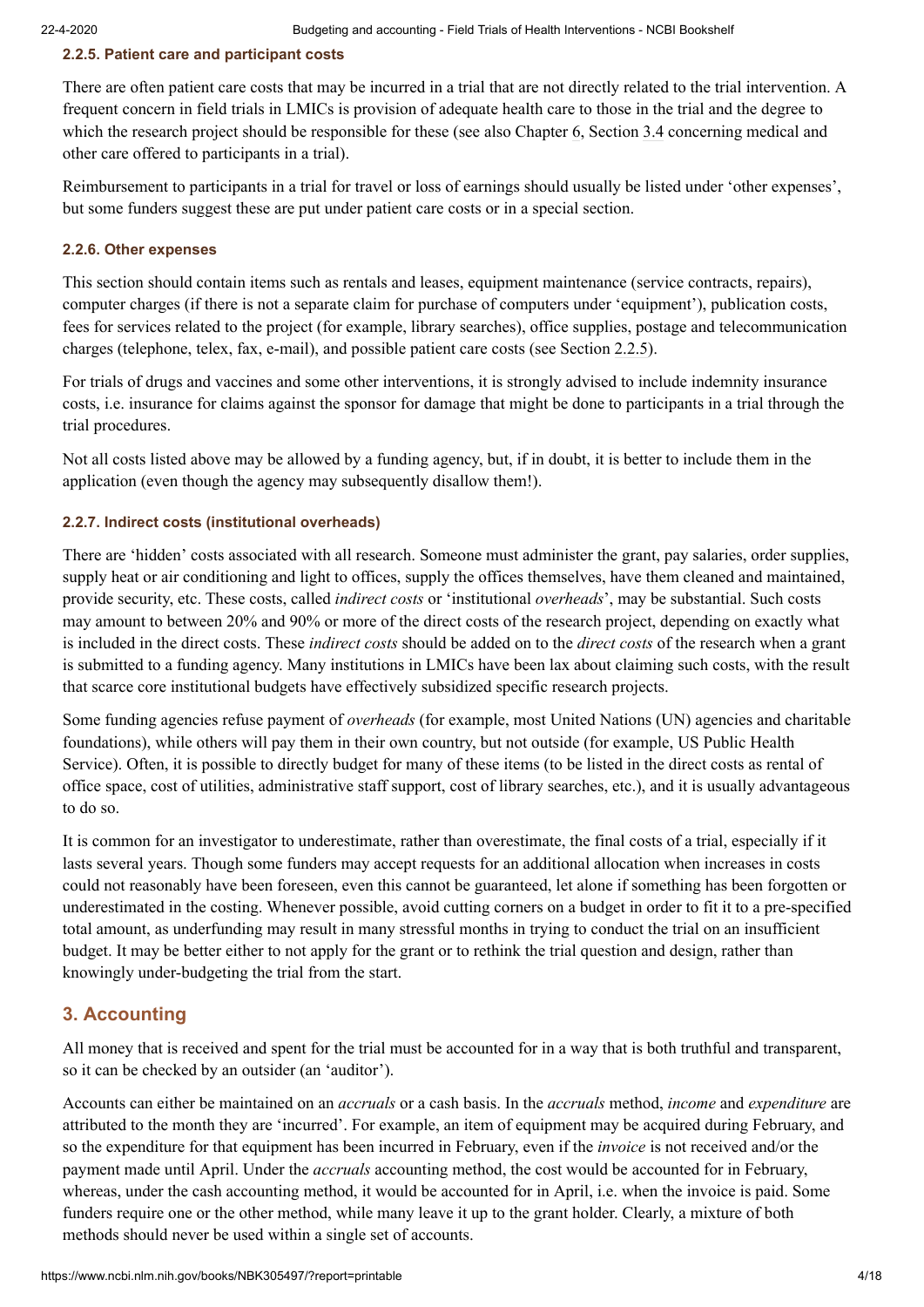Accounting records should include four main types of documents: *supporting documents*, *books of account, reconciliations*, and a list of *cost codes*. These will each be discussed briefly in this section, but a fuller description can be found Lewis (2013).

# **3.1. Supporting documents**

These are the original documents that show how the money has been received and spent. They should all have a brief written explanation (a voucher), which has a unique sequential reference number that corresponds to an entry in one of the *books of account* (see Section [3.2\)](#page-4-0).

They include:

- ◆ *receipts and receipt vouchers* for all money received. Every *receipt* should be given its own receipt voucher, which should be assigned its own unique sequential reference number, along with the date of the receipt, the name of the person or organization that gave the money, a description of what the payment was for, the amount received, and the accounts or *cost code* (see Section [3.4\)](#page-6-0)
- ◆ *receipts and payment vouchers* for all money paid out. These are the equivalent of the *receipts* and receipt vouchers for all money received and should have similar information on them
- ◆ *invoices* provided by other organizations or individuals requesting payment. These should be certified and stamped as paid
- ◆ *pay-in vouchers* for all money paid into the bank
- ◆ *bank statements*
- ◆ *journal vouchers*. These are vouchers that record adjustments, for example, if a payment or *receipt* has been entered incorrectly or allocated to the wrong *cost code*. They therefore relate to transactions where no actual cash changes hands, but they explain a change that has been made after an original entry into the accounts was made.

With the above documents on file, it will always be possible to (re)construct a full set of accounts, and they form the basis for the *audit trail*.

Other useful supporting documents include:

- ◆ *local purchase orders*. These are vouchers requesting that something be purchased
- ◆ *supplier's waybill*. This is a list of goods sent by a carrier (see Glossary, Section [7\)](#page-8-0)
- ◆ *delivery notes* (or goods received notes, goods receipt advice). These are vouchers that record any item received by the project such as a piece of equipment or a box of pencils
- ◆ *stores requisition vouchers*, bin cards (tally cards), and stores issue notes. These are documents that record all the incomings, outgoings, and the balance of all items kept in the *stores*
- ◆ *approvals*. These are specific notes or vouchers approving payments
- ◆ *petty cash vouchers*. In order not to have to go to the bank every time a relatively small expenditure is made, it is useful to have *petty cash* in the office. The initial amount (*petty cash float*) for this comes from the bank account, and, under the commonly used 'fixed float method', the *petty cash* is topped up to the same amount when it falls below a preordained threshold. For example, if the *petty cash float* is \$100, then it may be reasonable to top it back up to \$100 whenever the balance falls below \$50. A maximum limit for a single *petty cash* payment should be fixed, with any payments that are larger than this needing to come directly from the bank (for example, be made by cheque). Each payment from the *petty cash* should be backed up by a receipt and a *petty cash* voucher which records similar information to that on a payment voucher. Money that is paid into the project should not be paid into the *petty cash*, but directly into the bank. This is to ensure that it does not just 'disappear' but passes through an externally recorded system.

# <span id="page-4-0"></span>**3.2. Books of account**

Various books of accounts should be maintained, covering different aspects of income and expenditure, as follows: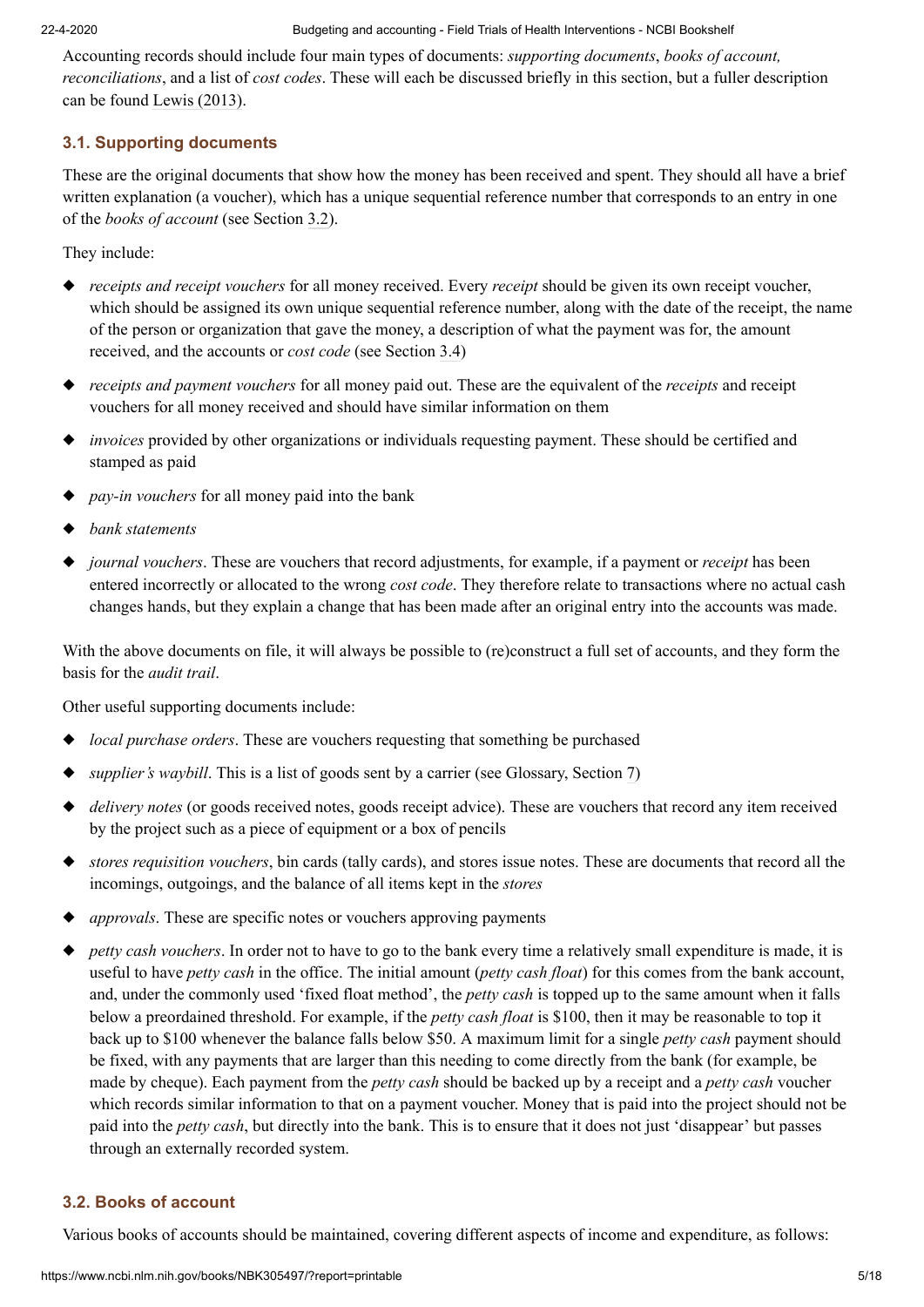- ◆ *cash book* (sometimes called the *bank book*). Rather confusingly, the *cash book* records all transactions that pass through a bank account, but, although '*bank book*' would be the more logical name, '*cash book*' is much more commonly used. Some of the transactions may relate to actual cash, while others will be based on cheques, for example. Every entry in the *cash book* should have a unique transaction number which corresponds to a specific receipt or payment voucher, and the entry itself should also appear on the bank statement, thus allowing crosschecking
- ◆ *petty cash book*. The *petty cash book* records all transactions related to the *petty cash* and is the *petty cash* equivalent of the *cash book*. Any *income* to the *petty cash book* should match an *expenditure* in the *cash book*
- ◆ *advances ledger*. This records all payments that have been made to anyone in advance. This may be a down payment on a large item of equipment, for example. However, the commonest recipients are members of staff receiving an *advance* on their salary, for example, as a *loan* or to allow them to pay their rent in advance. Usually, the staff member must pay these advances off in monthly instalments by deductions from their pay. The simplest way to keep a record of these *advances* and their repayment is to allocate a page in the *advances ledger* for each person or organization who receives an *advance*, and then the accountant enters each repayment until the *advance* has been fully paid off
- ◆ *assets register* (also often known as the *fixed assets register*). The *assets* of the trial are all the buildings or items of equipment that have been purchased by, or been donated to, the trial. The *assets register* should list all of these, along with identifying details such as their make, model, and serial number. Each *asset* should be physically tagged with a unique reference number for identification purposes. The *asset register* should also, at a minimum, include the date and purchase price of each item. It is useful to split the list into major and minor *assets*. Major *assets* are items that are worth more than a specific amount when new (often between \$500 and \$1000) such as buildings, vehicles, and major items of laboratory equipment. Many funding agencies will want to decide on the disposal of items at the end of the trial that cost the grant more than a certain amount, so, if there are such restrictions, it is sensible to fix the threshold for 'major *assets*' to that amount
- ◆ *taxes withheld ledger*. This is a record of any taxes that the project has withheld, in order to pay them to the tax authorities. Examples include staff income tax and other national insurance payments.

# **3.3. Reconciliations**

*Reconciliations* are undertaken to ensure that the *books of account* and *supporting documentation* are consistent. All too frequently, *reconciliations* either are not conducted or are not carried out frequently enough. Yet this can mean that errors, either due to mistakes or fraud, go unnoticed until a major problem has accrued. *Reconciliations* should be reviewed by a different staff member from the one who did them, in order to provide a check on their validity. This can be a challenge when the number of staff who are either qualified or senior enough to do this are few and overstretched, but it is asking for trouble not to follow the rule of separation of duties in this regard.

# **3.3.1. Bank reconciliation**

The *cash/bank book* is checked against the bank statement. This should be done at least once a month. In practice, there will almost always be a difference because of delays such as:

- ◆ money banked by the project has not yet been shown in the bank's records
- ◆ cheques issued by the project have not yet been presented to the bank
- ◆ bank charges and interest may have been applied
- ◆ errors may have been made by the bank or in recording entries in the *cash/bank book*.

The reasons for any discrepancies should be listed in the *bank reconciliation* report prepared by the project accountant.

### **3.3.2. Petty cash reconciliation**

*Petty cash* should be counted and reconciled at least weekly (and also on an unscheduled basis from time to time) by someone who is not responsible for handling the petty cash.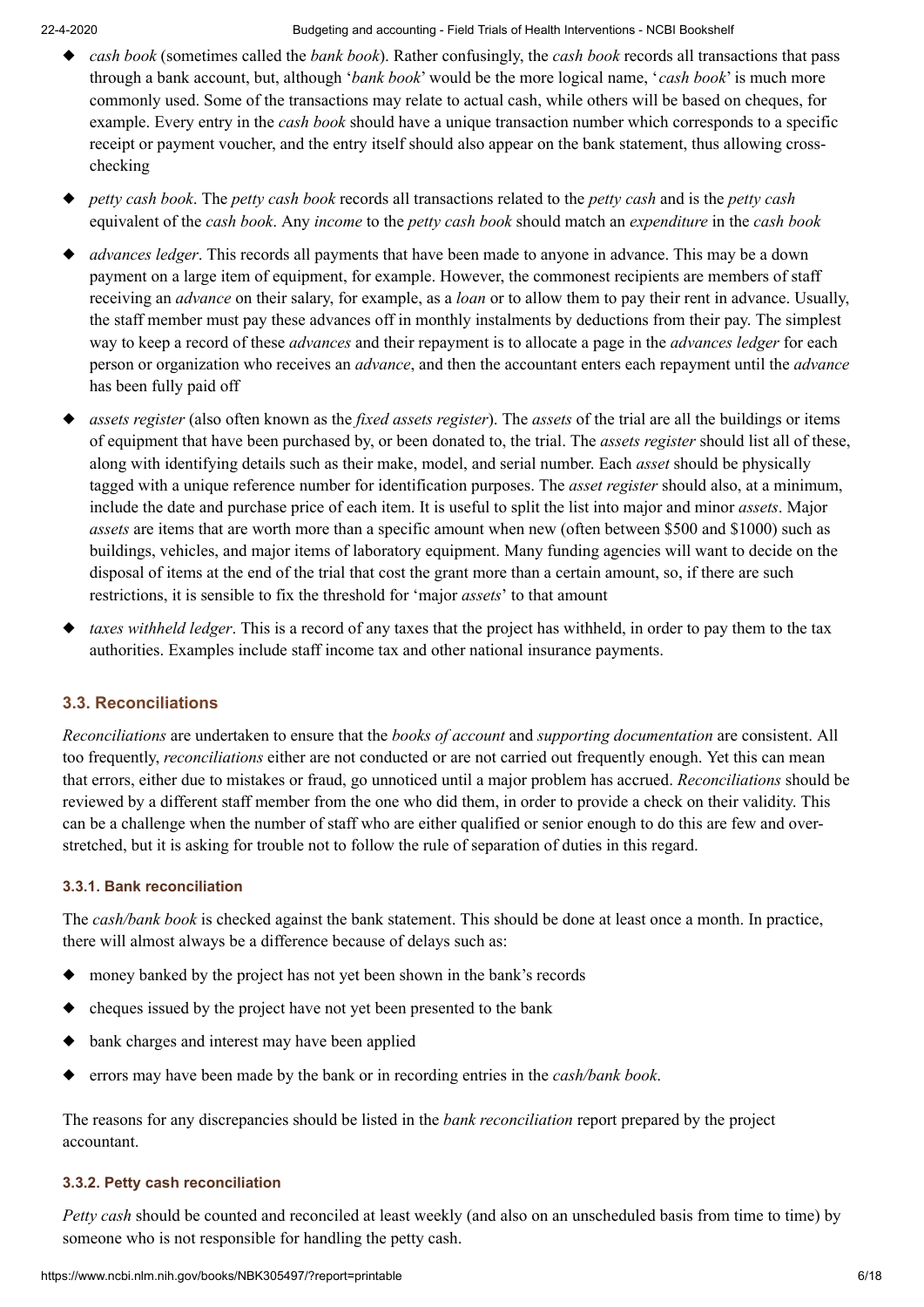#### **3.3.3. Trial balance**

Every month, or at least once a quarter, two lists of balances should be drawn up, one of the *debit* balances and the other of the *credit* balances, on all the accounts that relate to the trial. The totals of each list should match. If they do not, then checks need to be made to explain the differences, which should be resolved.

#### <span id="page-6-0"></span>**3.4. Cost codes**

*Cost codes* (sometimes called *analysis codes*) identify specific budget lines for each transaction. They allow the accountant to summarize *income* and *expenditure*, according to these budget lines such as personnel costs, travel, or laboratory consumables. It is important to give careful thought to the *cost codes* before the accounts are set up and, if in doubt, to subdivide the cost codes using a tree system, as any later changes to the *cost codes* will require the accountant to go back and recode the relevant vouchers and entries in the *books of account*. For example, if there is only one *cost code* for all travel, but later information is required on how much has been spent for international travel, as opposed to travel within the country, this will not be possible without going back to re-code all the travel *expenditures*.

# **4. Budget monitoring**

Once the budget has been finalized and the necessary funds have been received, the budget acts as the basis for all future *expenditure* and financial reporting for the trial. The *expenditure* should be compared against the *budget* on a frequent and regular basis, such as every 3 months for a trial that lasts more than 1 year, and every month for a trial of a year or less. This process is known as *budget monitoring*. This is an activity that is frequently given too little attention—sometimes with disastrous consequences for the trial. *Budget monitoring* should include *variance analysis* where the difference (*variance*) between the *actual* (past) and *forecast* (future predicted) *expenditure* is compared with the *budget* to see whether there have been, or are predicted to be, any over- or under-spends, either overall or on specific budget line items.

The overall and future *budget* should be reviewed at least once a year to check whether it will still be adequate. If not, it is best to approach the funder early, rather than leaving it till towards the end of the trial when the money is about to run out.

#### **4.1. Analysis of expenditure**

Regular analysis of expenditure by *cost codes* is very useful to allow the detection of excessive expenditure on one or more *cost codes*. For example, if the laboratory seems to be getting through an excessive amount of laboratory supplies, this might be because the supplies of another project are being erroneously charged to the trial's account or because the laboratory staff or storekeeper are stealing them. The level of detail provided by the *cost codes* is not usually needed for the summary accounts sent to the funding agency, but it is relatively easy to collapse the *cost codes* down to major budget line items such as all personnel costs or all travel costs.

Funders often have specific rules about *virement* of expenditure between budget line items. Many allow no more than 10% *virement* out of, or into, any budget line item, and some will not allow any *virement* into personnel or into equipment, for example.

#### **4.2. Balance sheet**

The balance sheet summarizes the current financial position of the project by showing all its *assets* and *liabilities*. It and the *cash flow forecast* are needed for *budget monitoring*. The *assets* include both *fixed assets* (tangible and likely to last more than 1 year) and current assets (cash or something that could be converted into cash within a year such as a savings account at a bank). *Liabilities* include current or short-term *liabilities* (to be paid within year) and long-term *liabilities* (long-term commitments).

#### **4.3. Cash flow forecast**

This shows the expected income and expenditure of the project into the future and is essential to be able to predict when there might be a shortage of funds to be able to meet future expenditure and to take steps to avoid this.

# **5. Accounts summaries and auditing**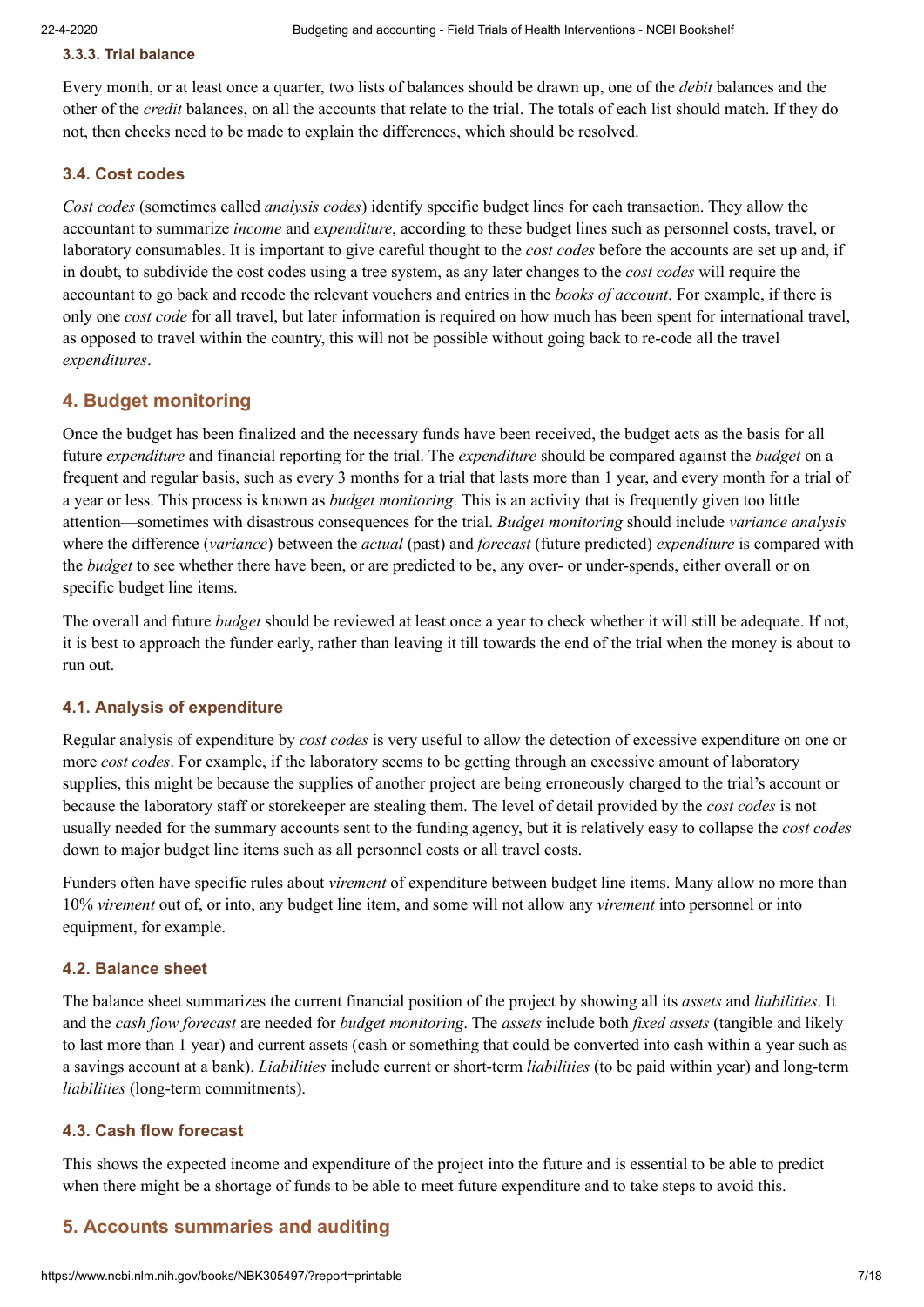Once *expenditure* on the trial has started, the *income and expenditure accounts* will show the *actual* (past) *income* and *expenditure* within the *cash book*, and this should then be summarized periodically (ideally once a month, but at least once every 3 months) by major line items. The *income and expenditure accounts* can then be put into an income and expenditure statement, which will show *actual* (past) and *forecast* (future) *income* and the equivalent for *expenditure*, broken down by period (for example, monthly or quarterly) and by line items. This is used for *budget monitoring*. It is useful to include a column showing the percentage by which the budget has been over- or under-spent (known as a *variance analysis*). The *income and expenditure accounts* and statement are the most useful summary accounts for most time-limited projects such as a trial.

The *balance sheet* summarizes the overall current financial position of a project or institution, taking into account the current market value of *assets*—fixed (for example, buildings, vehicles) and current (cash or savings that are likely to be converted into cash within 12 months). However, for a specific trial, a *balance sheet* is likely to be less useful than the *income and expenditure accounts*, an income and expenditure *forecast*, a list of (major) *assets*, and a *cash flow* report and *forecast* showing when *expenditures* can be expected relative to the *income*, in order to highlight potential periods when there may be a shortfall or when cash may need to be spent to avoid it being lost back to the funding agency.

It is essential that all accounts are subjected to *external audit*. Ideally, this should be done annually as soon as possible after year-end, based on the *annual accounts*. *External audit* is relatively expensive and needs to be included in the budget. Sometimes, the institution has arrangements in place that all their accounts are externally audited each year. Where this is the case, this is usually sufficient, but it is essential that this is checked with the funding agency, which may require a separate project-specific external audit.

Box [18.3](https://www.ncbi.nlm.nih.gov/books/NBK305497/box/chapter-18-boxedMatter-3/?report=objectonly) gives a checklist of questions to ask when reviewing financial information in a trial.

# **6. Prevention of fraud and other losses**

One of the duties of the PI in a trial is to ensure that there are systems in place to try to prevent or expose *fraud*. Preventing *fraud* is far better than exposing it after the event, so it is best to put systems in place in advance to check for potential *fraud* and to ensure that all relevant staff know that such checks are going to be carried out, in order to dissuade them from committing *fraud*.

One key mechanism for preventing *fraud* is through the separation of duties. This includes ensuring that a different person has custody of *assets* and cash from the person who does the recording of the related accounting entries. This provides a safeguard against any misuse of funds but also protects the individuals involved from any unfounded or malicious allegation of misuse. Separation of duties may be difficult to achieve where there are a limited number of personnel, but wherever possible:

- ◆ staff responsible for ordering goods or services (procurement) should not also have the power to authorize payment for the goods
- ◆ staff who raise cheques should not have the authority to sign them
- ◆ the *reconciliation* of the bank statement to the *cash/bank book* should be carried out by a different person from the one who writes up the *cash/bank book*. It must always be checked and authorized by a senior member of staff
- ◆ staff responsible for selecting and engaging new staff should not also operate the payroll system
- ◆ *petty cash* and banking should be checked by a member of staff who does not normally have access to the cash and bank records.

Areas where *fraud* is particularly common include purchasing, *debtors*, and cash payments.

# **6.1. Purchasing**

In many countries, it is possible for the purchasing officer to arrange with the supplier whereby the supplier increases the price of the goods or services and the supplier and the purchasing officer share the mark-up between them. Insisting on three quotations may help avoid this but does not get round the problem if the purchasing officer has a similar arrangement with all three suppliers. A standard way that is used to try to get around this problem is the institution of a Tender Committee which is responsible for the evaluation of tenders from the potential suppliers prior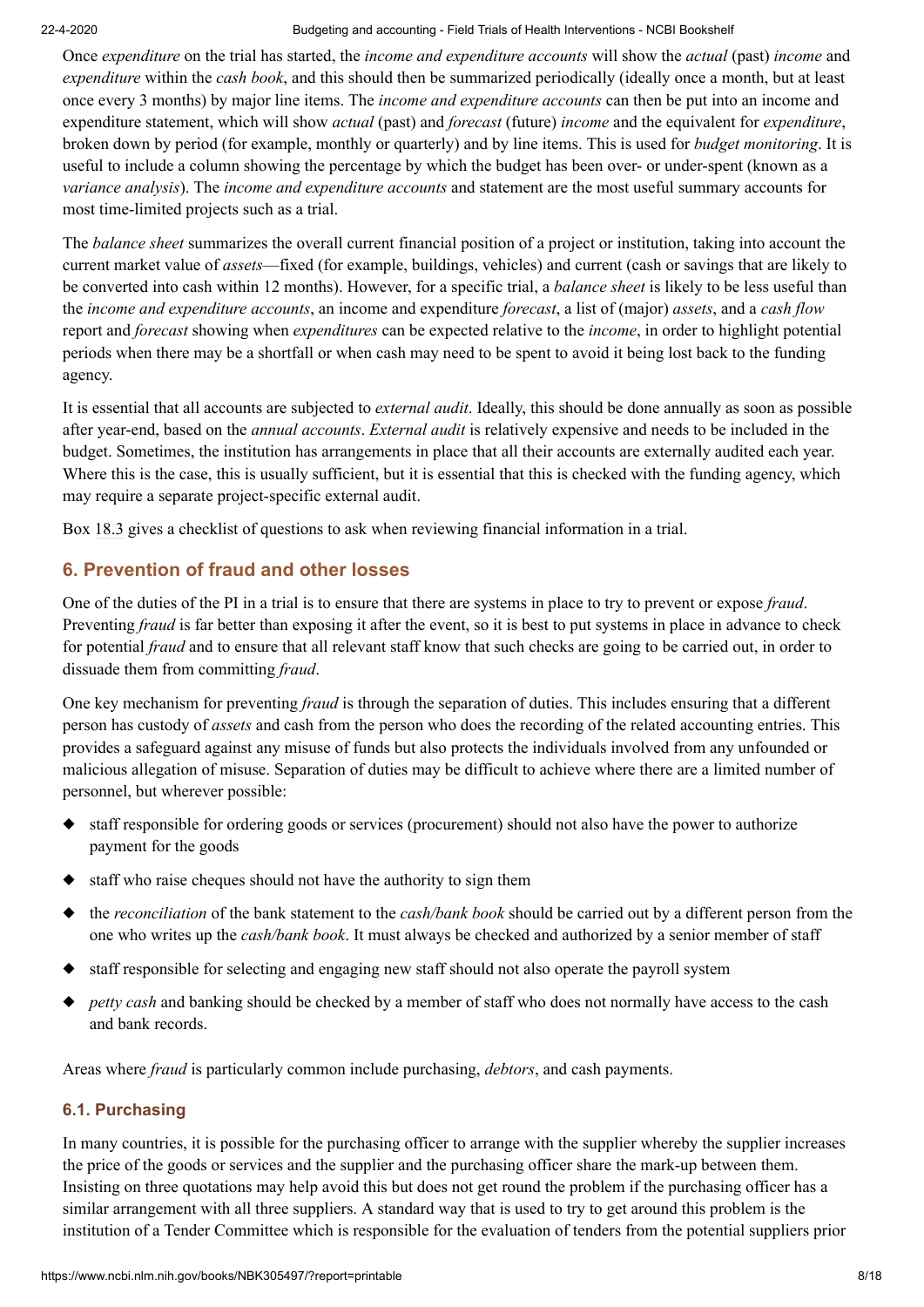to procurement. However, it is very rare that the members of a Tender Committee have insider information on the real minimum costs of items, and so they usually have to accept the information provided to them by the purchasing officer and can only spot obvious problems such as the purchasing officer recommending a supplier known to be unreliable simply because they have given the lowest quotation. An effective way to get round this problem is to periodically ask a trusted person (for example, from a different organization) to also price out some of the items, and the quotations can be compared with those obtained by the purchasing officer.

A purchasing plan should be made well ahead of time to try to ensure that all purchases are made according to plan. This is both to avoid delays due to late availability of key items, but also to avoid last minute purchases where it is not possible to check for the lowest possible prices. This is particularly important for items that are much cheaper if bought in a large city or imported.

Purchasing of fuel is a specific area that is a common source of *fraud*. Often, it will be a driver who has to purchase the fuel, rather than a professional purchasing officer. In some places, it is possible to get a receipt for more fuel than has actually been put into the vehicle, and the purchaser shares the mark-up with the supplier. Alternatively, some unscrupulous drivers have been known to siphon fuel out of the tank. One way of trying to avoid both of these problems is to allocate each vehicle to a specific driver and insist that the vehicle tank is always, or at least once per month, filled to its maximum capacity. It is then possible to monitor the fuel consumption accurately, i.e. from full tank to full tank. If the driver is made aware that this is going to be done and is given feedback on their vehicle's fuel consumption each month, this can make such *fraud* less likely.

## **6.2. Debtors**

Some of these may be staff who have been given *loans* or *advances*, so that they can make payments on behalf of the trial (such as for overnight accommodation, travel expenses, cash payments to local assistants in the field, etc.). It is sometimes difficult for the accountant to insist on repayment by their friends (or relatives) on the staff, including the accounts staff themselves, or to resist the temptation to do a deal, so that the *loan* is accounted for as an *expenditure* and never recovered. To avoid this, each *debtor* should have a separate account within the *advances ledger*, in which all debts and their repayment are entered. These should be monitored by the accountant and checked by someone else at least once a quarter, so that action can be taken to follow up on debt retrieval.

As far as possible, staff should only be given *advances* or *loans* for specific and exceptional reasons, such as so that they can pay their rent in advance, since many landlords require a deposit that is only returned at the end of the rental period. Unless the *advances ledger* is kept up to date and checked against the payroll each month, *advances* can be very difficult for the accounts department to keep track of, and their repayment makes preparation and checking of the payroll complicated. Outstanding *advances* are difficult to recover at the end of a staff member's contract, especially if the staff member leaves at short notice. Staff have been known to deliberately get as many *advances* as possible just before they leave without notice, knowing that it will probably be too much trouble to pursue them. Where an *advance* is given to cover the purchase of a large item, such as a vehicle or for a rental down payment, it is advisable to require the original receipt for the item or rental agreement to be deposited with the trial office where it must, of course, be stored in a secure place such as in a safe. Where other *advances* are given to staff, it is rarely a good idea to allow these to exceed 1 month's net salary, as this is likely to be recoverable, even if someone leaves their post without giving notice.

#### **6.3. Cash payments**

These must always be signed for. Even so, it is relatively easy to either get a friend to sign or to fabricate a signature. It is important therefore that checks are made, such that payments are reasonable and reflect the activities carried out. Many projects insist that all cash payment vouchers are countersigned by a senior member of staff.

Box [18.4](https://www.ncbi.nlm.nih.gov/books/NBK305497/box/chapter-18-boxedMatter-4/?report=objectonly) gives a checklist for good financial practice.

# <span id="page-8-0"></span>**7. Glossary of financial terms**

#### Accruals

*Expenditure* incurred in an accounting period that has not yet been paid or *invoiced*. Opposite of *pre-payments*

Actual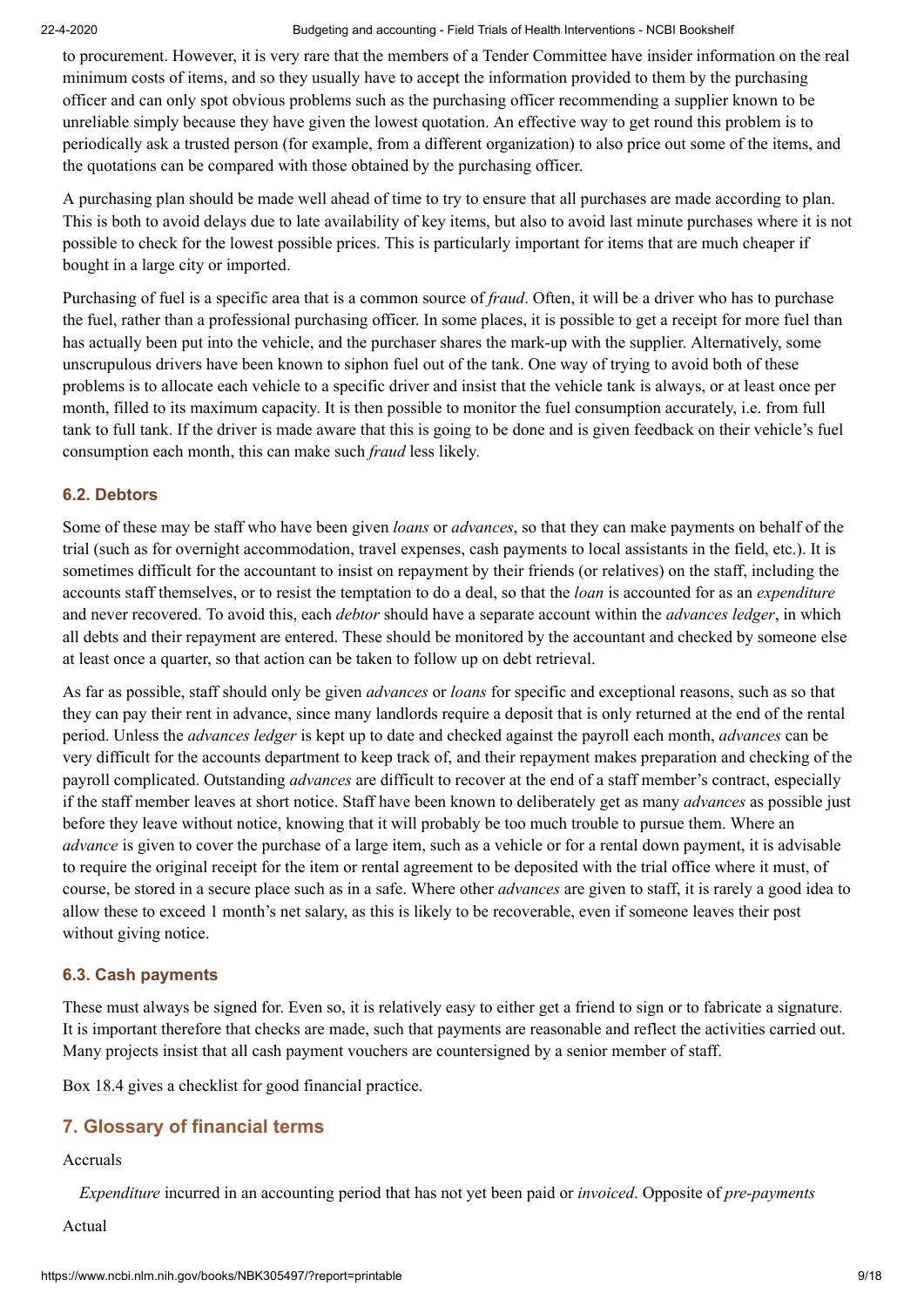*Income* earned and *expenditure* incurred over a given time period

#### Advance

Funding provided for future *expenditure*, which must be either accounted for or be repaid

## Analysis code

Also known as *cost code*. A coding structure which specifies clearly and consistently the type of *income* being received and the type of *expenditure* being incurred

## Annual accounts

The financial statements at year end (or each month or quarter) which include an *income and expenditure account* and *balance sheet*. The financial statements require external audit

# Asset

Anything that is of value to its owner. Also see *assets register*, *fixed asset*, *fixed assets register*

# Assets register

Shortened name for the *fixed assets register*. A list of the *fixed assets* of the organization, usually giving details of value, serial numbers, location, purchase date, etc.

# Audit

An independent check on the accounts of the project or organization. An *external audit* is done by a person who is independent of the organization, while an *internal audit* is done by someone from the project's own organization, but by a person who is independent of the management of that particular project

### Audit trail

The ability to follow the course of any reported transaction through an organization's accounting systems and *supporting documents*

### Balance sheet

Summarizes the current financial position by showing *assets* and *liabilities*

### Bank book

Also known as *cash book*. A record of all transactions passing through a bank account

### Bank reconciliation

The process of agreeing the entries and balance in the *cash/bank book* to the bank statement entries and balance at a particular date. Acts as a check on the completeness and accuracy of *cash/bank book* entries

# Books of account

These detail all financial transactions and normally consist of, as a minimum, *cash/bank book* for each bank account, *petty cash book*, and *assets register*

### Budget

Describes an amount of money that a project/organization expects to receive and spend for a set purpose over a given period of time

# Budget monitoring report

A report showing actual performance against the *budget* for *income* and *expenditure*, with explanations provided for any significant *variances*. *Budget monitoring* reports are usually prepared at more than one level of detail

### Capital expenditure

*Expenditure* which creates a *fixed asset*

### Cash flow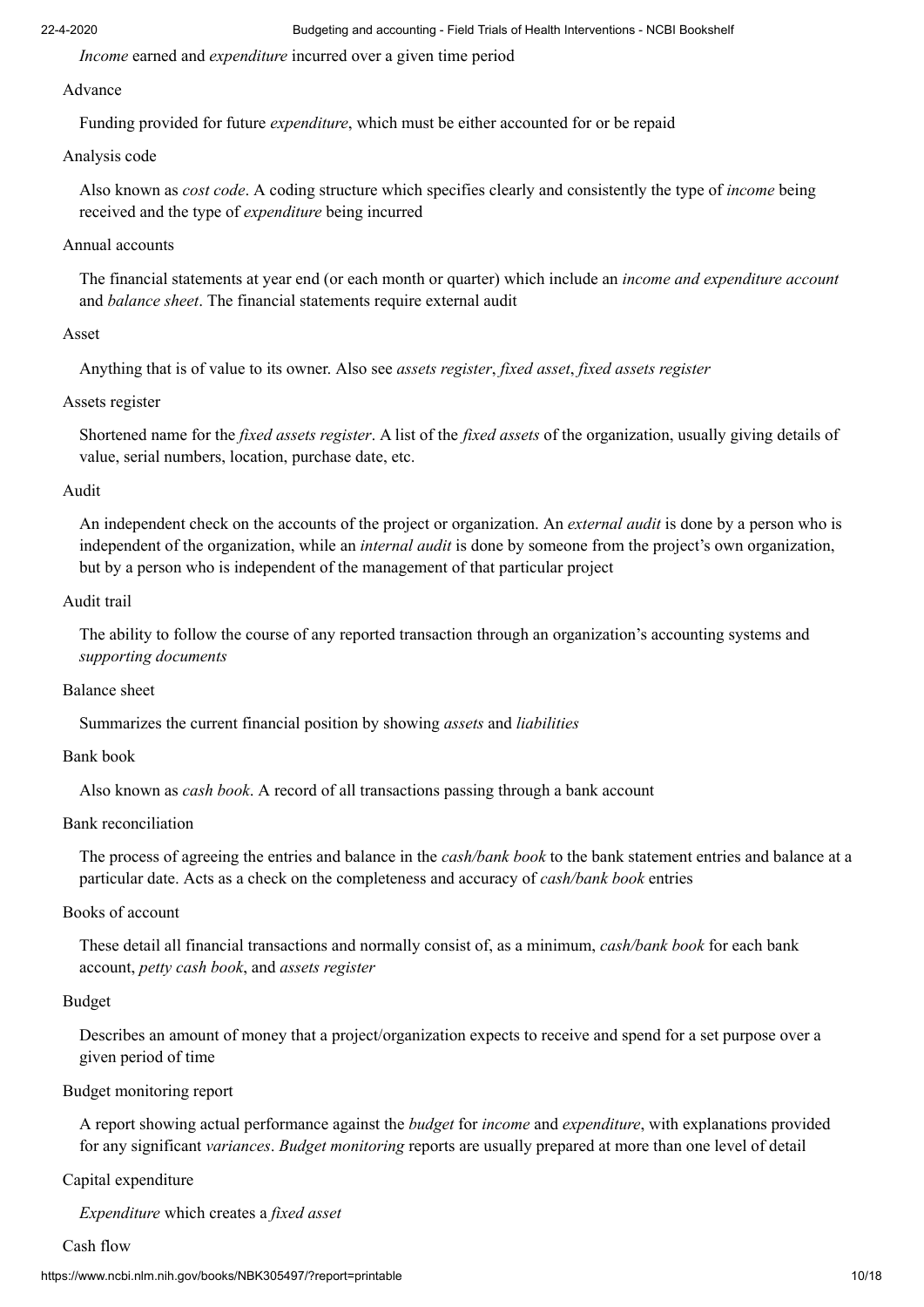The difference between cash received and cash spent in a period

#### Cash book

Also known as *bank book*. A record of all transactions passing through a bank account

#### Chart of accounts

A list of all the *cost codes* that are used to analyse transactions in an organization's accounting system

## Cost code

Also known as *analysis code*. A coding structure that specifies clearly and consistently the type of *income* being received (for example, grant from the funder) and the type of *expenditure* being incurred (for example, salary costs, vehicle running costs)

# Credit

A payment into the account

# Creditor

A third party that has provided goods or services but has not yet been paid

# Debit

A payment out of the account

# Debtor

A third party that has been *invoiced* for goods or a service rendered but has not yet paid. Hence, a 'bad debtor' is a third party from whom a debt is very unlikely to be recovered

# Delivery note

A voucher recording receipt of an item (i.e. that it has been delivered)

### Depreciation

An *expense* recorded in the accounts to reduce the value of a long-term *fixed asset* to reflect the fact that it will be worth less, the older it gets

# Direct costs

A cost that is directly attributable to an activity, service, or capital item (for example, purchase of a computer or a flight)

### Expected income and expenditure

Expected *income* is usually from the funder. Expected *expenditures* are the anticipated running/recurrent or capital costs. These expected costs will help with *forecasting* at year-end

# Expenditure

Money paid out; an amount of money spent

### External audit

Check on the accounts by a person who is independent of the organization, usually an accountant with special training to be an auditor

# Financial manual (or financial regulations)

A manual containing a full set of financial policies and procedures. These will support financial management

### Fixed assets

Items (such as equipment, vehicles, or buildings) that are owned by an organization and are intended for use on a continuing basis in the organization's activities. In practice, this means for more than one accounting period. The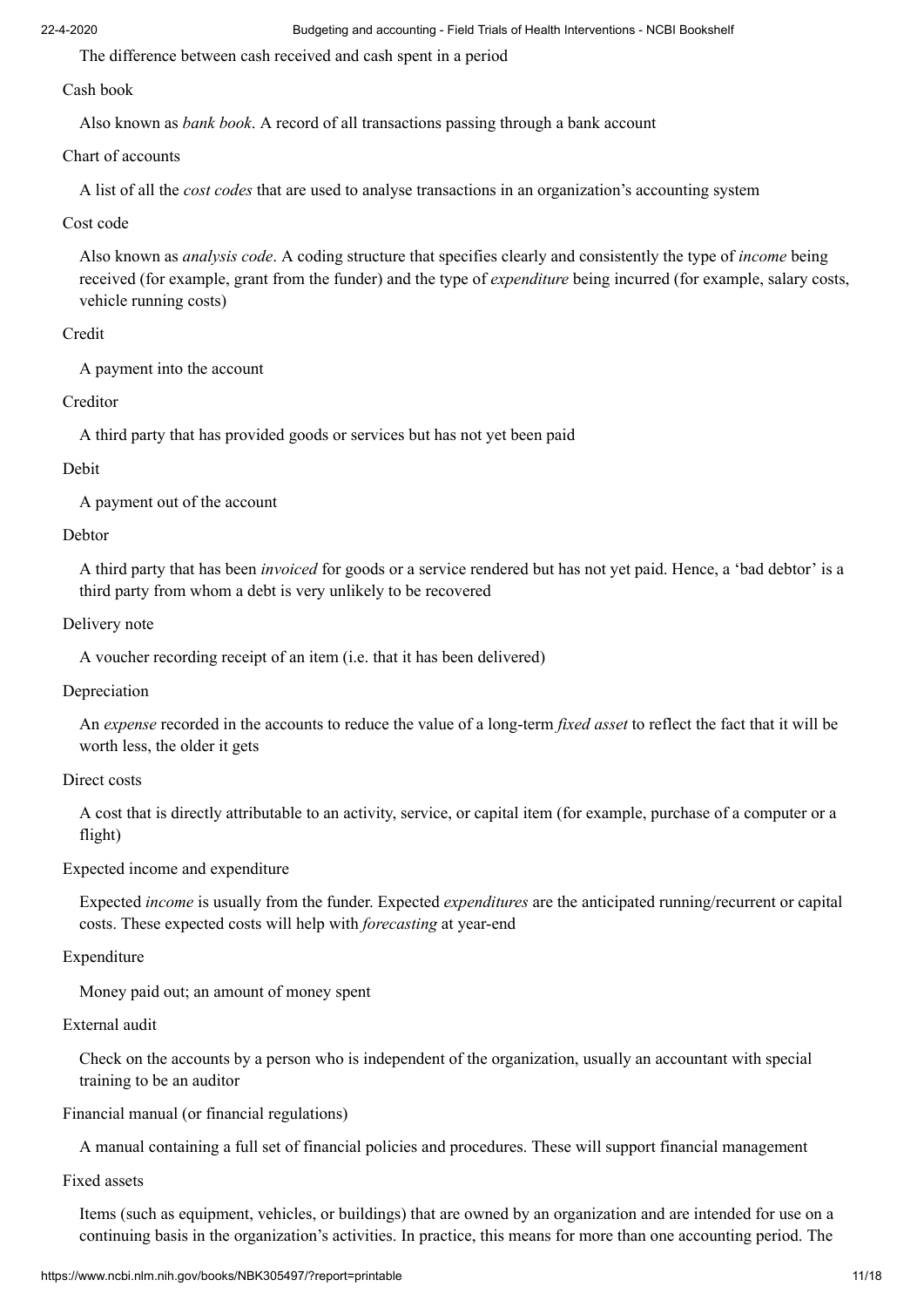cost is usually apportioned (or *depreciated*) over the asset's useful life

# Fixed assets register

Sometimes shortened to *assets register*. A list of the *fixed assets* of the organization, usually giving details of value, serial numbers, location, purchase date, etc.

# Forecasting

The estimation of the (future) year-end (or next month/quarter) position with regard to *income* and *expenditure*

# Imprest

There are two alternative definitions of this term, so it is best avoided. It is sometimes synonymous with *petty cash float*, but it is also sometimes used to mean an *advance*

# Income

Money paid in

Income and expenditure accounts

The income and expenditure account includes all *income* generated and *expenditure* incurred over the accounting period and shows the resulting surplus or deficit achieved by the organization for the period. These accounts are usually broken down by *cost codes*

# Indirect costs

Also known as *overheads*. A cost which cannot be directly allocated to a specific activity, service, or capital item but which is more general in nature (for example, to cover the utility, insurance, infrastructure, general administrative, management, and governance costs, etc. for the running of an organization)

# Inflation

A general increase in prices and consequent decrease in the purchasing power of money

# Internal audit

An *audit* that is carried out by the organization that holds the account

### Invoice

A written request for payment received from a supplier for specific goods or services

# Journal voucher

A voucher that records an entry in the accounts that relates to a non-monetary transaction, for example, for recording a donation in kind or depreciation or to correct a previous error in the accounts

# Ledger

A collection of accounts of a similar type such as an *advances* ledger or a 'taxes withheld ledger'

# Liability

An amount owed by your organization to others, including *loans*, *accruals*, grants received in advance, and outstanding *invoices*

# Loan

Funding provided, which must be repaid

# Overheads

Also known as *indirect costs*. A cost which cannot be directly allocated to a specific activity, service, or *capital* item but which is more general in nature (for example, to cover the utility, insurance, infrastructure, general administrative, management, and governance costs, etc. for the running of an organization)

### Petty cash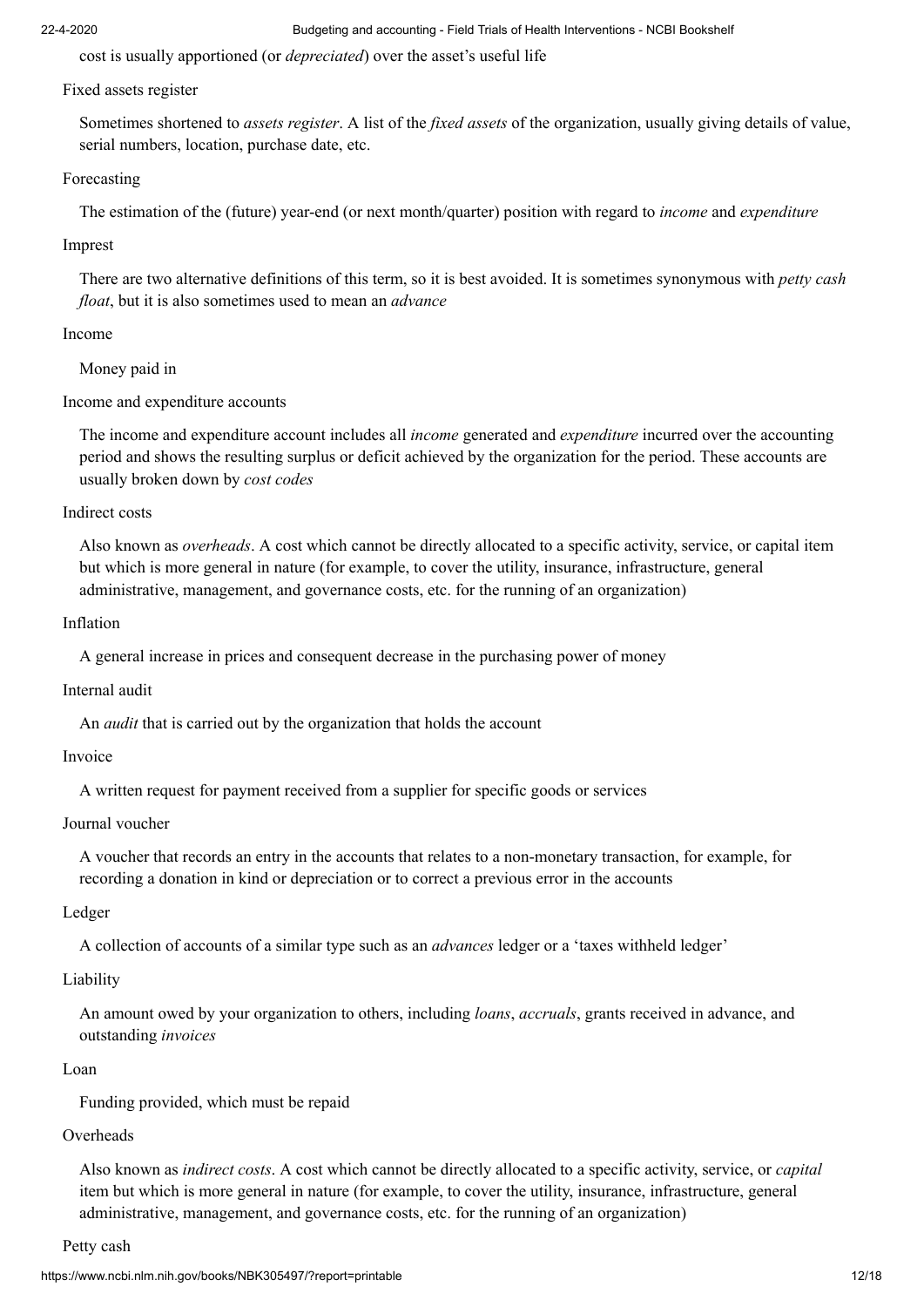Money kept as cash for making small payments below a certain threshold to save needing to go to the bank to withdraw funds too frequently

#### Petty cash book

The day-to-day listing of *petty cash* paid in and given out

#### Petty cash float

A sum of money, set at an agreed level, which is topped up by the exact amount spent since it was last reimbursed, to bring it back to its original level. See also *petty cash* and *petty cash book*

#### Receipt

A formal record received from a supplier that confirms that a specific amount of money was paid for certain goods or services. Also given to anyone who buys goods or services from the trial

#### Reconciliation

Checking mechanism which verifies the integrity of an accounting system by comparing account balances to an independent source (for example, a bank statement) or by identifying the individual balances which make up a total account balance (for example, comparing the total of individual *asset* balances to the total of the *fixed asset* account)

#### Storekeeping

The process for managing *stock*

#### Stores

A generic term either for *stock* or for the place where the *stock* is kept when not in use

#### Supporting documents

Original documents to support *income* and *expenditure* (for example, *receipts*, *invoices*, bank statements, *journal vouchers*, purchase orders, *delivery notes*, approvals, etc.)

#### Tender

An offer made in writing by one party to another to execute specific work, supply certain commodities, etc. at a given cost

#### Trial balance

A listing of the balances on all the accounts that relate to this specific account, with debit balances in one column and credit balances in another. The totals of each column should match

#### Variance

Difference between the *budget* and actual amount of *income* and/or *expenditure*. Variances are often described as 'adverse' or 'favourable'

#### Variance analysis

Part of budget monitoring, looking at the significant variations between the *budget* and *actual income* and *expenditure*, and seeking to explain why they exist and what can be done to rectify the position

#### Virement

Transfer of funds from one *budget*/budget line to another. If a virement exceeds the threshold that has been preagreed with the funder, this will require formal approval from the funder, usually in advance

#### Waybill

A list of goods sent by a carrier, such as a courier, road haulage, railway, or air-freight company, that states the route that the goods will follow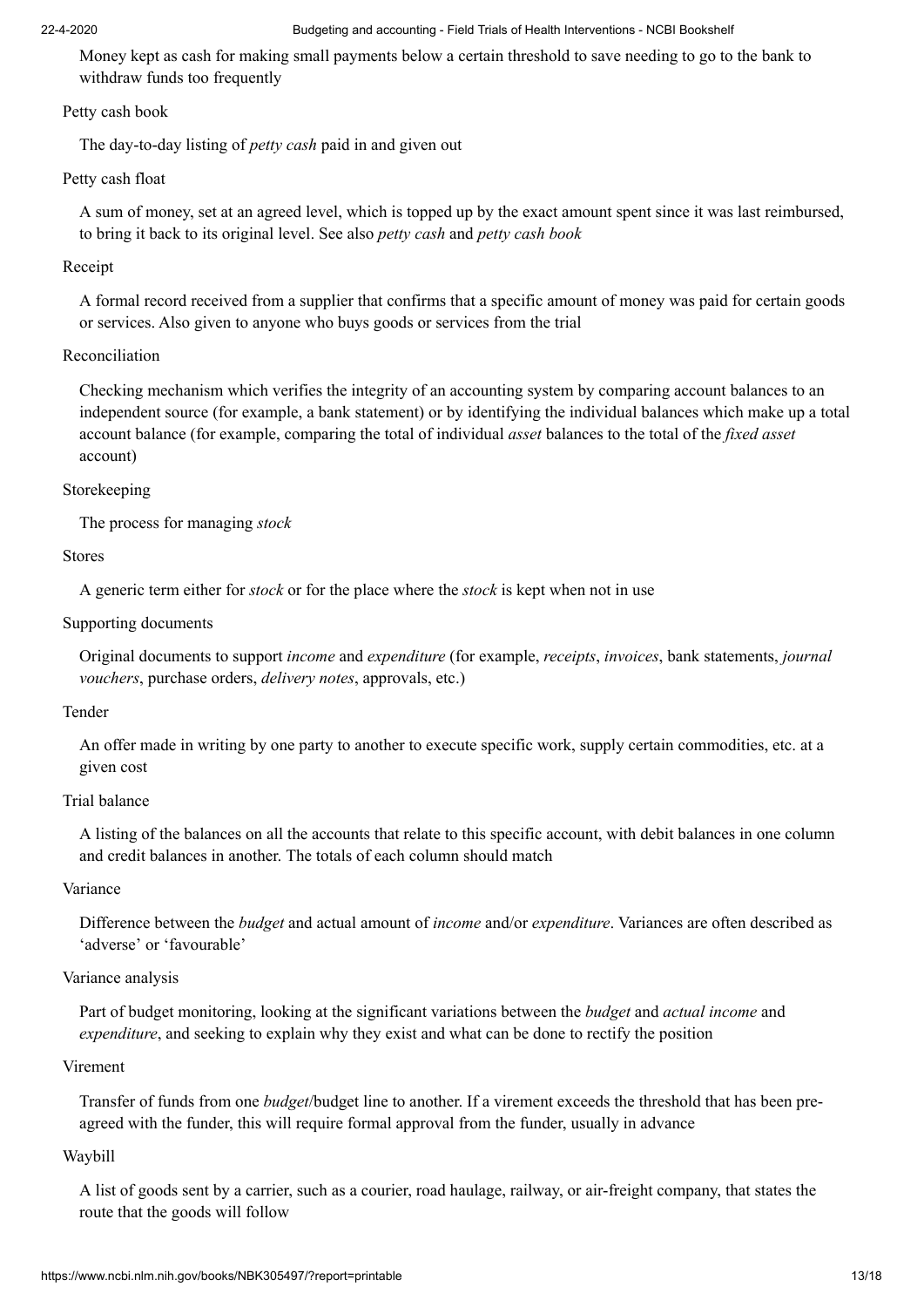Adapted with permission from Lewis, T., *Financial management essentials: a handbook for NGOs,* Management Accounting for Non-governmental Organisations (MANGO), Oxford, UK, Copyright © 2014, available from [<http://www.mango.org.uk/Guide](http://www.mango.org.uk/Guide)>. This table is distributed under the terms of the Creative Commons Attribution Non Commercial 4.0 International licence (CC-BY-NC), a copy of which is available at [http://creativecommons.org/licenses/by-nc/4.0/.](http://creativecommons.org/licenses/by-nc/4.0/)

# **References**

Law, J. 2010. *A dictionary of accounting*. Oxford: Oxford University Press.

Lewis, T. 2013. *Financial management essentials: a handbook for NGOs* [Online]. Oxford: Mango (Management Accounting for Non-governmental Organisations). Available at: <[http://www.mango.org.uk/Guide>](http://www.mango.org.uk/Guide).

Walther, L. 2012. *Principles of accounting* [Online]. Available at: <<http://www.principlesofaccounting.com/>>.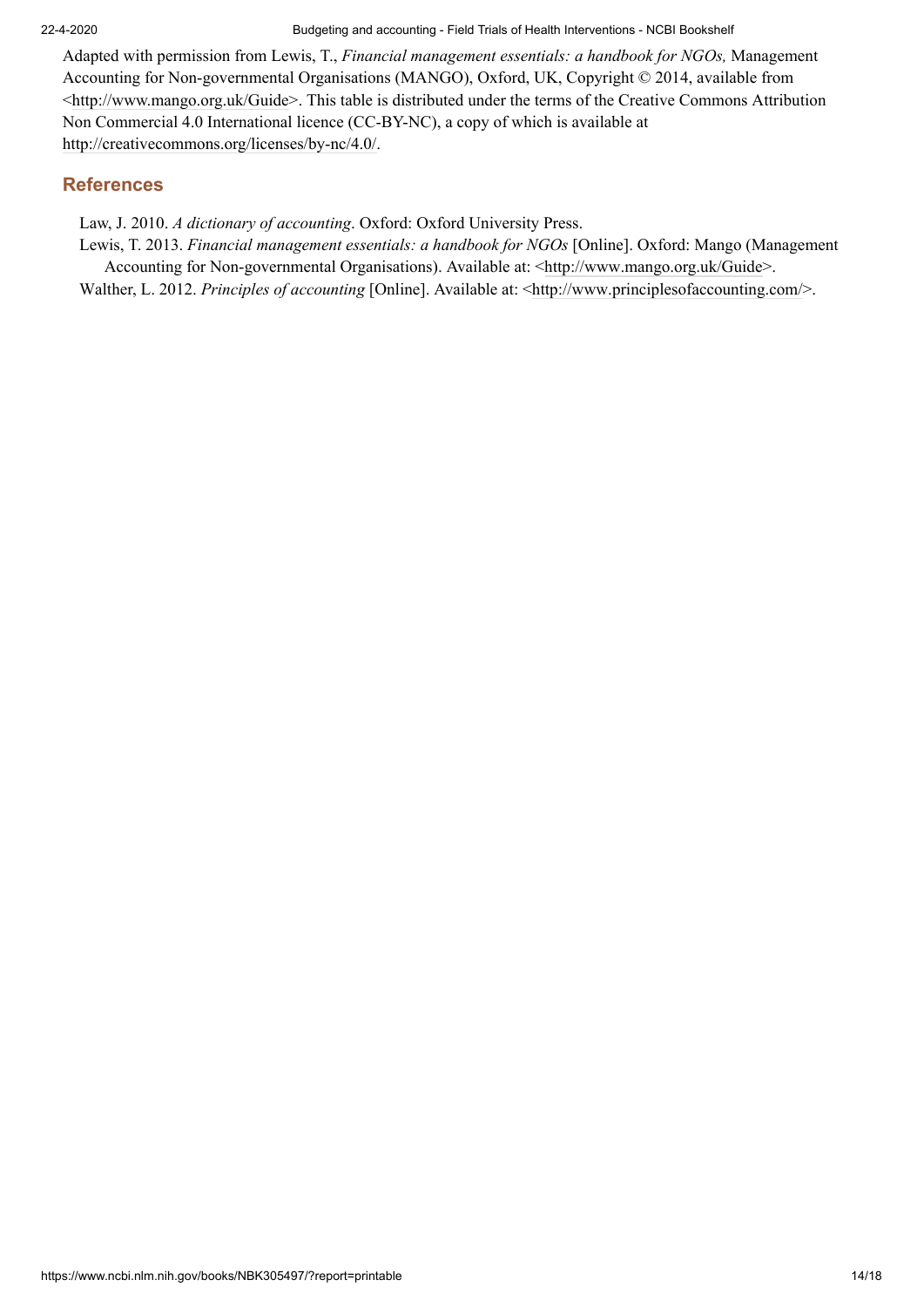#### **Boxes**

#### **Box 18.1 Financial manual**

The manual should include instructions and notes relating to the items listed:

- ◆ financial accounting
- ◆ the *chart of accounts* and *cost codes*
- ◆ *budget* preparation and monitoring
- ◆ management accounting routines and deadlines
- ◆ managing internal risk, for example, delegated authority rules (i.e. who can do what), separation of duties, reconciliation, cash control, physical controls
- ◆ procurement and *tendering*
- ◆ expense claims
- ◆ *storekeeping*
- ◆ *asset* management, including vehicle management
- ◆ bank and cash handling
- ◆ management of exchange rate variations
- ◆ payroll procedures and staff *loans*/*advances*
- ◆ staff benefits and allowances
- ◆ *internal* and *external audit* arrangements
- ◆ how to deal with fraud and other irregularities.

It should also include:

- ◆ standard forms
- ◆ organization charts (organogram)
- ◆ job descriptions.

Adapted with permission from Lewis, T., *Financial management essentials: A handbook for NGOs,* Management Accounting for Non-governmental Organisations (MANGO), Oxford, UK, Copyright © 2014, available from [<http://www.mango.org.uk/Guide>](http://www.mango.org.uk/Guide). This box is distributed under the terms of the Creative Commons Attribution Non Commercial 4.0 International licence (CC-BY-NC), a copy of which is available at [http://creativecommons.org/licenses/by-nc/4.0/.](http://creativecommons.org/licenses/by-nc/4.0/)

#### **Box 18.2 Division of costs into capital and recurrent**

*Capital costs*—relate to investments in items that last for more than a year such as:

- ◆ buildings
- ◆ vehicles
- ◆ equipment
- ◆ basic training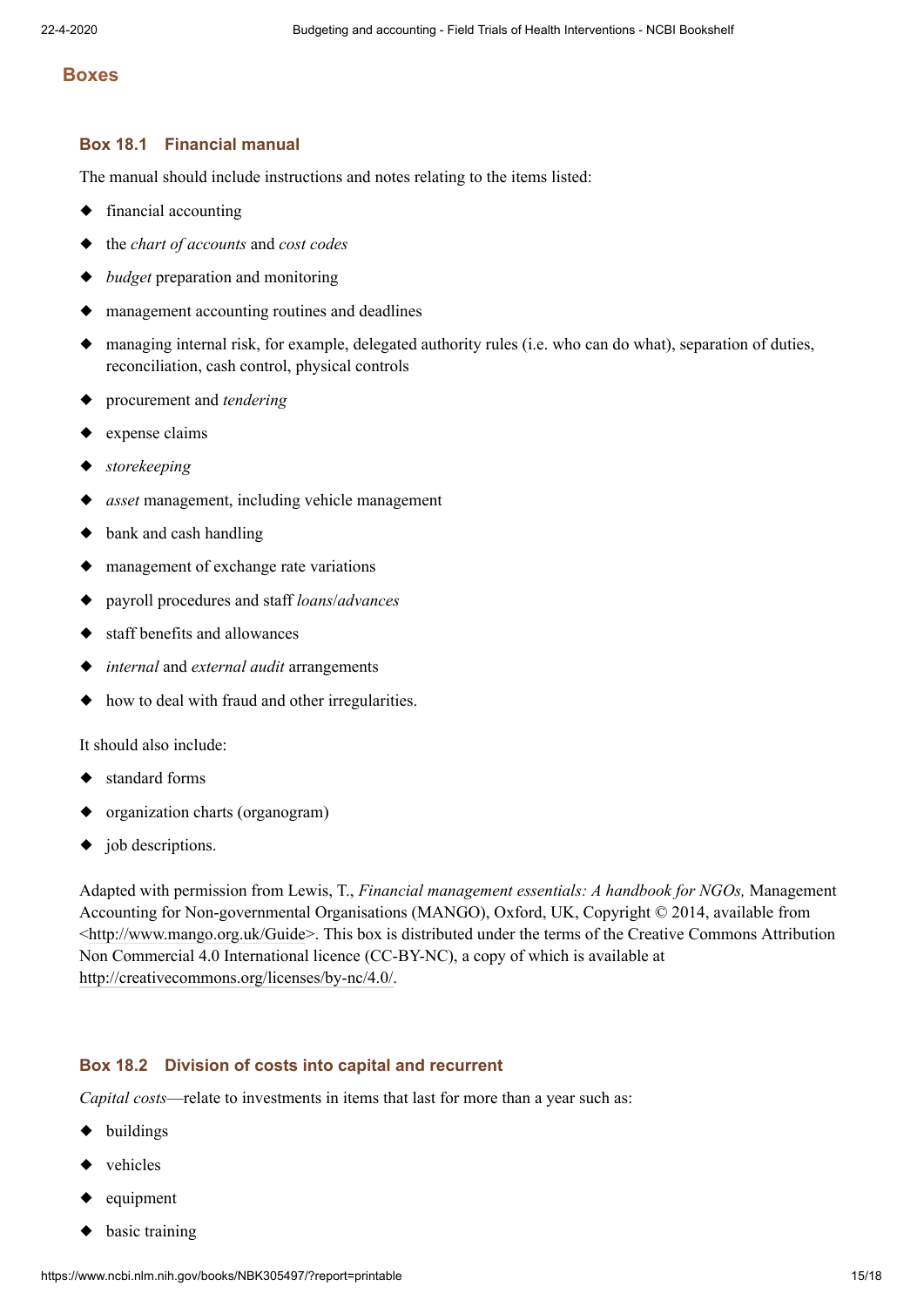◆ land.

*Recurrent costs*—relate to those used up in the course of a year and needing regular replenishment such as:

- ◆ personnel and other labour (wages, salaries)
- ◆ supplies
- ◆ building operating and maintenance costs (electricity, water, etc.)
- ◆ in-service training (in-service courses for specific skills and knowledge)
- ◆ information, education, and communication (IEC) costs.

### **Box 18.3 Questions to ask when reviewing financial information**

#### **General**

- ◆ Do the accounts make sense? Do the various figures add up correctly? Do the amounts given in different parts of the accounts match each other?
- ◆ Are the amounts given backed up by *supporting documents*?
- ◆ Do spot checks of some of the original *supporting documents* match the amounts given in the accounts?

#### **Funding and expenditure**

- ◆ Are funding and *expenditure* broadly in balance?
- ◆ Is there a significant increase or decrease in activity levels from the previous reporting period?
- ◆ What is the balance of direct project costs vs administrative and *indirect costs*?
- ◆ Is expenditure reasonable for the size and nature of the project?
- ◆ Are there any large bills outstanding which could substantially affect the figures shown?
- ◆ Are bills paid in a timely manner? If not, *creditors* may refuse to supply the project or the institution as a whole in the future.
- ◆ What is the projected year-end balance? Is this satisfactory? If not, what steps need to be taken to change things?

#### **Variances and virement**

- ◆ Is the *expenditure* broadly in line with the *budget* (for example,  $\pm 10\%$ )?
- ◆ Is the *income* broadly in line with the *budget* (for example,  $\pm 10\%$ )?
- ◆ Are there any significant *variances* (for example, under-spending as a result of delayed activity plans, or overspending due to *inflation* or unexpected salary increases)? If so, have they been explained satisfactorily?
- ◆ What action is being taken to correct significant *variances*? This might include going back to the funder to get permission for the *budget* to be changed.
- ◆ Are all *virements* within the permitted range? If not, will it be possible to rectify this before the end of the project? If not, has the funder been approached to give their permission?

#### **Cash flow**

◆ Is the project owed any large sums of money? Are the project funds expended, borrowed, pledged, transferred, or otherwise used for reasons that are not directly associated with the project? What is being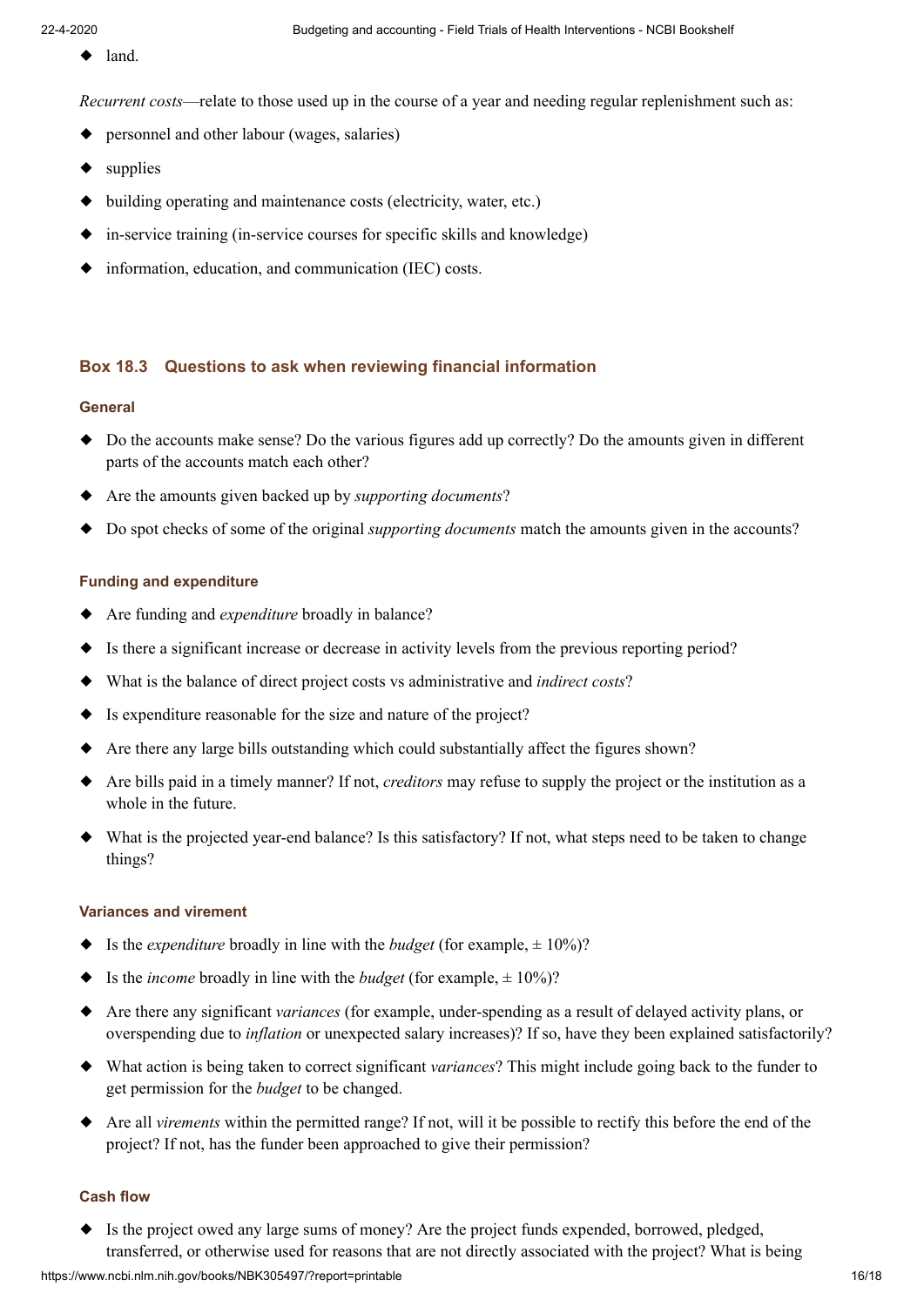done to retrieve them?

- ◆ Are there any unbudgeted expenses that may occur later in the financial year?
- ◆ Is *income* still expected to come through on time?
- ◆ Are spare cash balances invested to produce the best return? Is any interest being properly accounted for?
- ◆ Has the *income* or *expenditure* been affected by exchange rate movements? Will the funder compensate for these if they were in a negative direction?

Adapted with permission from Lewis, T., *Financial management essentials: A handbook for NGOs*, Management Accounting for Non-governmental Organisations (MANGO), Oxford, UK, Copyright © 2014, available from [<http://www.mango.org.uk/Guide>](http://www.mango.org.uk/Guide). This box is distributed under the terms of the Creative Commons Attribution Non Commercial 4.0 International licence (CC-BY-NC), a copy of which is available at [http://creativecommons.org/licenses/by-nc/4.0/.](http://creativecommons.org/licenses/by-nc/4.0/)

# **Box 18.4 Financial good practice checklist**

# **Budget management**

- ◆ At least annual *budget* preparation/review.
- ◆ Monthly (or at least quarterly) *budget monitoring*, including:
	- *variance analysis*
	- *forecast*, *balance sheet*, *cash flow* report.
- ◆ Process to manage exchange rate movements.

### **Accounting records**

- ◆ Maintain and keep original *supporting documentation* for all financial transactions.
- ◆ Maintain *books of account* recording all financial transactions, comprising as a minimum:
	- *cash/bank book* for each bank account
	- *petty cash book*
	- *assets register*.
- ◆ Undertake monthly bank *reconciliations*, and investigate any inconsistencies.
- ◆ Undertake weekly *petty cash book reconciliations*, and on a surprise basis from time to time, and investigate any inconsistencies.
- ◆ Regularly summarize records to feed into *budget monitoring*.
- ◆ Use a *cost codes* system.

# **Financial and related policies and procedures**

- ◆ Have a written *financial manual* that details the budgeting and accounting procedures that will be used.
- ◆ Use standard forms, such as payment vouchers, *receipt* vouchers, *petty cash* vouchers, purchase order forms, travel and subsistence expenses claims, *assets register*, vehicle logs, bank *reconciliations*, *journal vouchers*, *advance/loan* applications, *storekeeping* forms such as stock cards/bin cards, goods received vouchers, and stock taking forms.